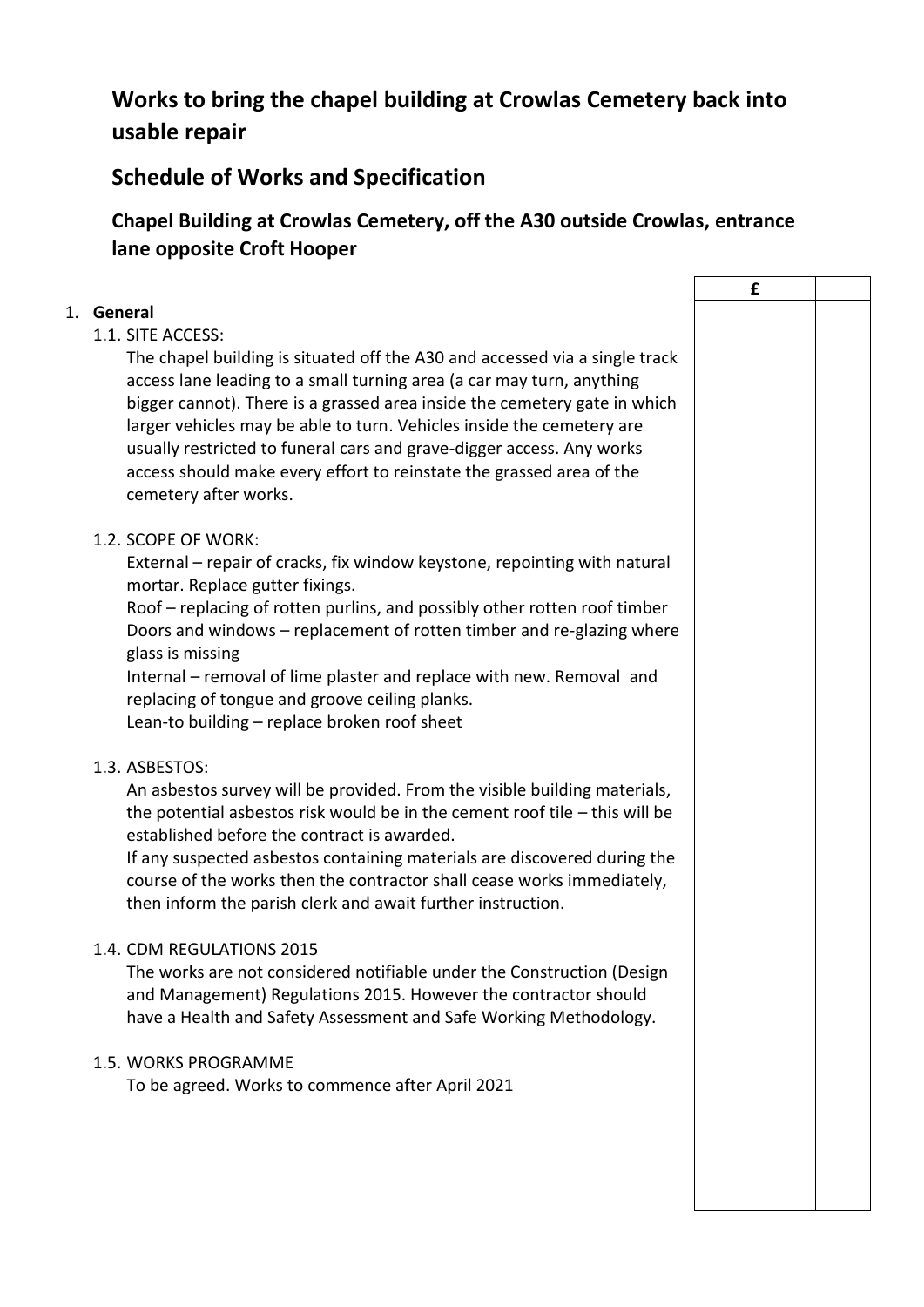#### 2. **Preparation phase – stormwater drainage and parking area**

- 2.1. CONSTRUCTION OF A BURIED STORMWATER DRAINAGE SOAKAWAY. The purpose of this is bring run-off water from the roof away from the building, to prevent further subsidence of the ground. Soakaway to be at least 5m from the chapel and from the boundary walls). The drainage to the soakaway to be by a gulley at each side of the parking area (see main below), for down pipes to drain into, with 100mm underground sewerage pipe to take the water away.
- 2.2. CONSTRUCTION OF PARKING AREA

A parking area to be constructed from the end of the tarmac drive, right up to the chapel building. The car park area to incorporate the soakaway (see above) and ideally a turning area. Once the soakaway has been constructed, the area to be surfaced with compacted 803 aggregate and a surface dressing of gravel.

#### **Important note:**

The cemetery has been a burial ground since at least 1899 (the date-stone on the chapel). The council holds burial records dating back to 1901. Burial records in the late 1800's and early 1900's are not always complete and so care should be taken when digging anywhere in the cemetery. If there should be any sign of human remains then digging should cease immediately, the site be made safe and the clerk to the parish council to be notified immediately.

### **Main works phase**

#### 3. **External structure**

- 3.1. First window, northern side, keystone to be put back into position, and the crack above and below the window to be repaired.
- 3.2. Repointing the whole of the chapel building to be repointed. Any existing pointing to be carefully removed without damaging the stonework and replaced with a natural hydraulic mortar (1 part NHL3.5 lime to 3 parts graded sand). No cement to be used in any repairs or repointing. All pointing to be carried out to leave new mortar flush with the adjoining surfaces. The appearance of the replacement mortar to match the original, existing. Any cement mortar to be removed, even if stable.

#### 4. **Chapel building - roof**

- 4.1. Replace rotten purlins with new
- 4.2. Where the tongue and groove ceiling has been removed, if any timberwork other than the purlins are also rotten, this to be notified to the council to seek agreement for any additional timber identified as rotten, to be replaced.
- 4.3. Replace tongue and groove ceiling cladding with new